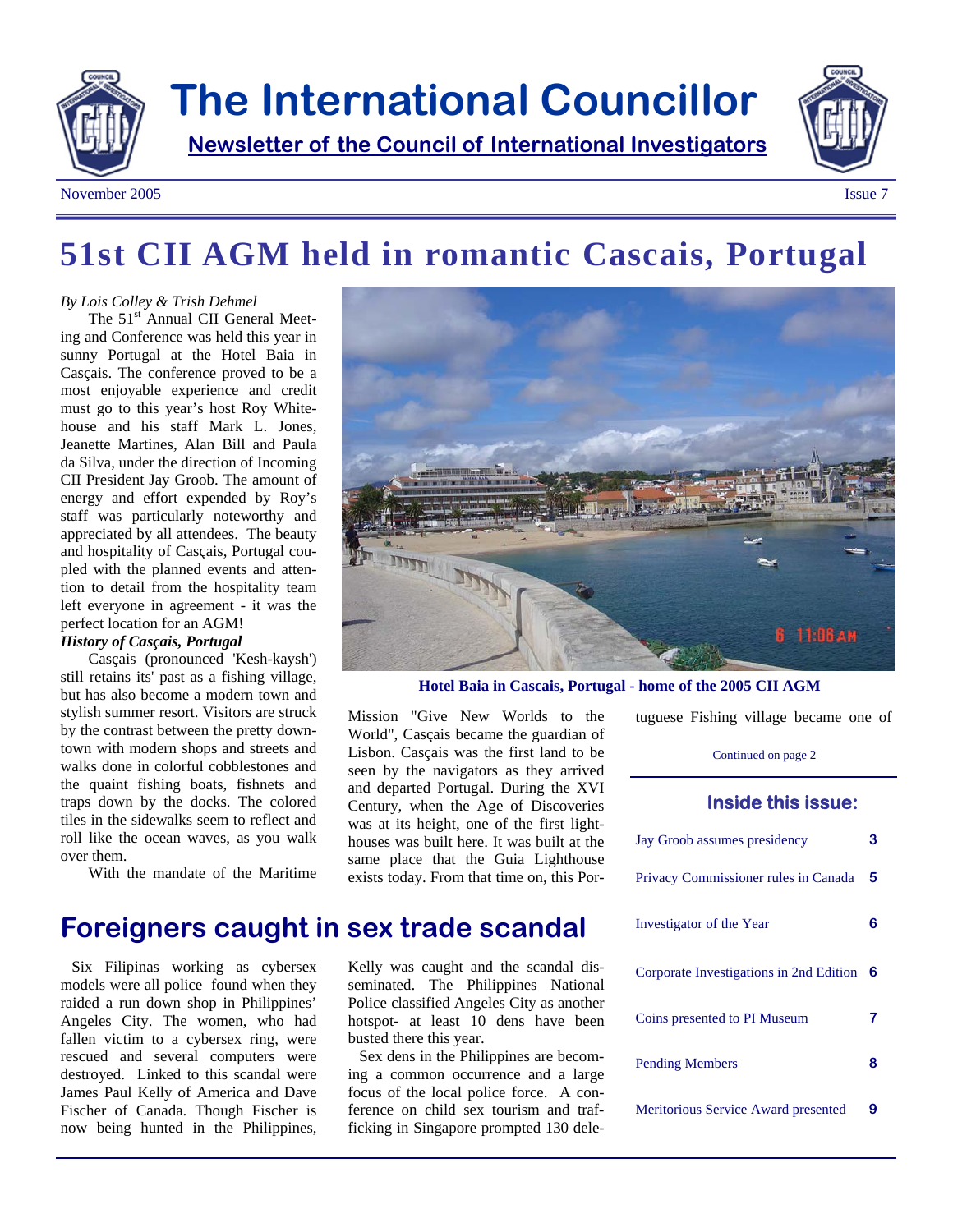#### **Page 2 The International Councillor**

## 51st AGM held in romantic Portugal



celebrate the 500th birthday anniversary of Henry the Navigator, the Monument of Discoveries was also our CII AGM Logo, representing this year's theme of **Navigating** International Boundaries.

**Built in 1960 to** 

vanced Fraud, and International Criminal Prosecutions and Defence of cases.

Paul V. Kelly, a U.S. Criminal Defense Lawyer, gave some very useful insight into his area of expertise and his perspectives on the use of private investigators in defense matters. He discussed both the expectations lawyers have when they work with private investigators and some of his experiences. Mr. Kelly noted that he rarely works on a case without using a private investigator's services and advises his clients to be prepared to pay additional funds for the investigator's services.

Cliff Knuckey, of RISC Global, discussed Scotland Yard's highly acclaimed Money Laundering Investigation Team, which he set up and ran prior to his retirement. He advised members to ensure they "follow the money" to investigate these cases and

Continued on page 4



**Silver-tongued Jimmy Gahan,** right, flanked by Irish John (left) auctioned off this "neverto-be-repeated" look at James Kirby's knees! (centre). For 100E he can make almost anything happen!

Continued from page 1

### the forefront lands of Portugal.

#### **Conference Week**

For the delegates, the conference proved to be an informative week accompanied by a cultural awakening. Board meetings were held in conjunction with an exquisite cocktail reception and a week of fine dining, tours and entertainment. Delegates not only enjoyed tours to Lisbon and Sintra but were treated to a Portuguese Traditional Fado evening, including a delectable meal. Fado is sung by either a male or female, both singing of love or loss of love, death, or some other deeply felt sorrow. It is a traditional cultural event in Portugal that is a "must" for any visitors.

The seminars and speakers discussed some important and informative issues which ranged from marketing your business to Money Laundering, Cybercrime, Cross-border contracts, Ad-



**GLOBAL INVESTIGATIONS Business Adress:** 

> Phone: +49-171-410 74 11 E-Mail: fritz.cii-berlin@web.de

**BUILDING BRIDGES ACROSS THE WORLD** 

- Your Fast Source In Europe -

Member of CII / WAD / BID / BRITISH AGENTS

Managing Director Juergen Fritz Hebach

Klinnerweg 69, D-13509 Berlin Fax: +49-30-433 533 1 Internet: http://www.dci.name/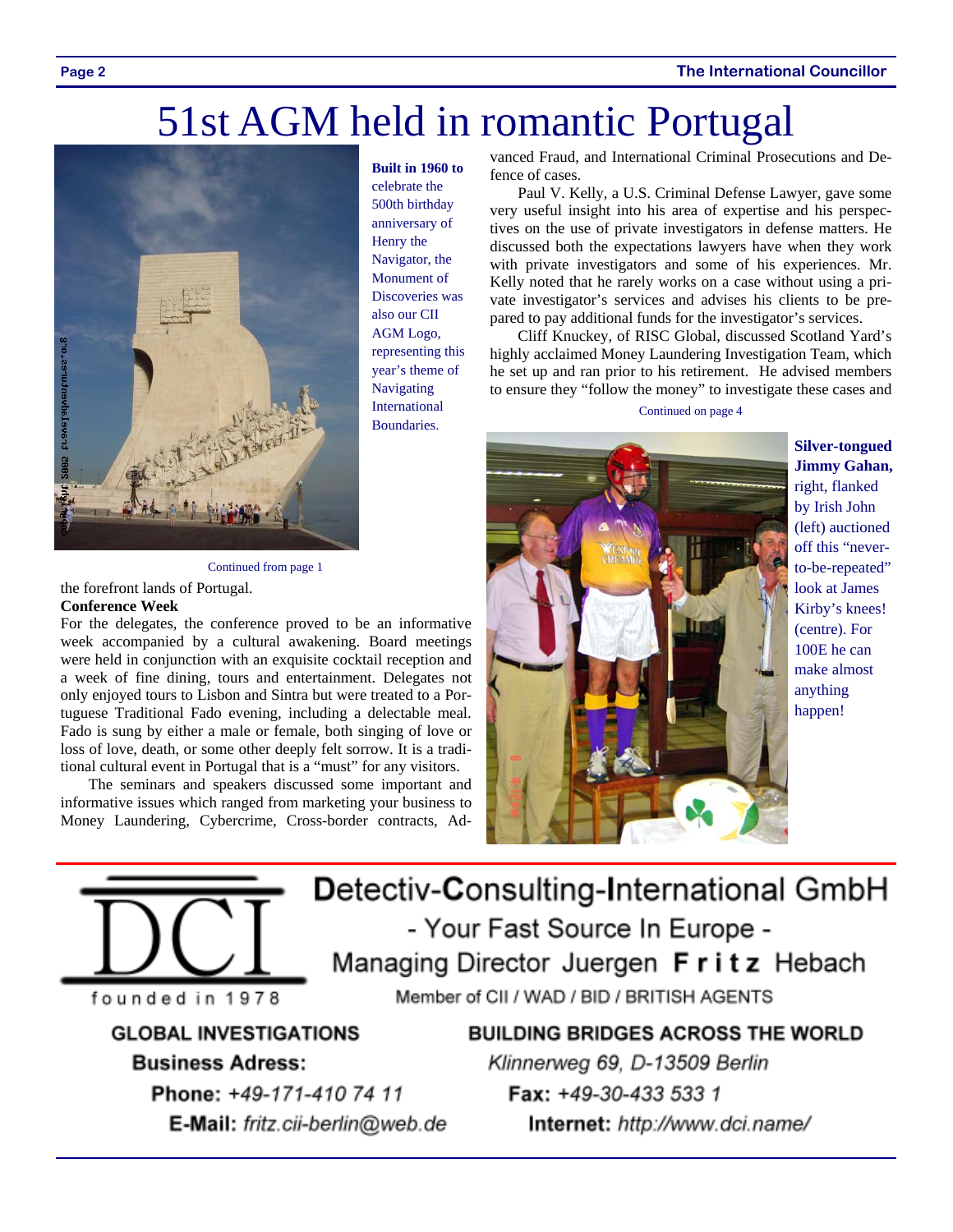## **Jay Groob sworn in as President of CII**



**Jay Groob takes the oath of office** from Fernando Mimoso Negrao, Minister for Social Security, while Roy Whitehouse handles the paperwork. Congratulations Jay. CII looks forward to a great year with Jay at the helm. *-Photo submitted by Bert Falbaum* 

The new President of the Council of International Investigators - Jay Groob, took up his official duties at the 51st AGM in Cascais, Portugal.

Jay Groob, Managing Director of American Investigative Services of Brookline, Massachusetts, is considered one of the foremost authorities on investigative techniques in the Northeast USA. He has provided testimony in both federal and state courts on drug and homicide cases, and has been classified as an expert in the field of auto fraud investigation.

Mr. Groob is a graduate of Northeastern University's College of Criminal Justice, where he received a Bachelor of Science degree cum laude. He has been a guest speaker at numerous conferences and seminars, and a lecturer at Boston School of Law and the Criminal Section of the Boston Bar Association.

Mr. Groob is licensed in Massachusetts, New York and New Hampshire.

### **Foreigners caught in Asian sex trade scandal**

#### Continued from page 1

gates from 14 countries to pledge support in prevention of sex trafficking.

According to a study conducted by Johns Hopkins University, Cambodia, the Philippines and Thailand are considered hot spots "for those seeking sex with minors and teenaged girls." Vietnam and Myanmar are emerging hot spots. The hotspots have prompted businesses to keep an eye on their employees who travel to these cities.

Private Investigator P. Kalastree and his wife Dora Woo have handled 25 child sex cases in the last five years. They have a Private Investigation firm based in Singapore. Of the past 25 cases that Kalastree has handled, most have involved "Caucasian men." Some examples of cases that Kalastree has worked include an Irish accountant in his 40s who likes teenage girls and "would frequent lounges where these girls would dance naked in front of him on bar tops." After his visits to the bars, he would take the girls home with him. Also, there was the British oil and gas executive who traveled back and forth to Thailand and would stay with young teenage boys.

Lawyer Tan Hang Thye in Hanoi stated that "Men, either locals or foreigners, who are caught patronizing prostitutes will be shamed by having their details published in newspapers." The women will be sent to re-education camps and attend lectures to reform their ways.

Organized sex tours are also prevalent in Vietnam, as well as Thailand, the Philippines, Cambodia, Laso, Indonesia and Sri Lanka. Sex tourism brings a great amount of revenue to countries, as in the case of Indonesia, where revenue can go as high as C\$5 billion.

To combat both sex tourism and other sex cases, the 10 member Association of Southeast Asian Nations (ASEAN) is embarking on a campaign. Warning messages will be included on immigration forms, visas and publicity materials at immigration checkpoints. The Australian government is funding a program that promotes ethical tourism practices. The Canadianbased program Cybertip.ca, which started in Manitoba, is a national tip line service that prompted an intensive public awareness campaign. Since its inception, the service has seen a 200% increase in the amount of reports on child sexual exploitation.

The public is urged to report child sexual exploitation they encounter to www.cybertip.ca or by calling toll free 1-866-658-9022.

*(Adapted from The Asian Pacific Post. The complete article can be found at http://www.asianpacificpost.com/news/article/663.html)*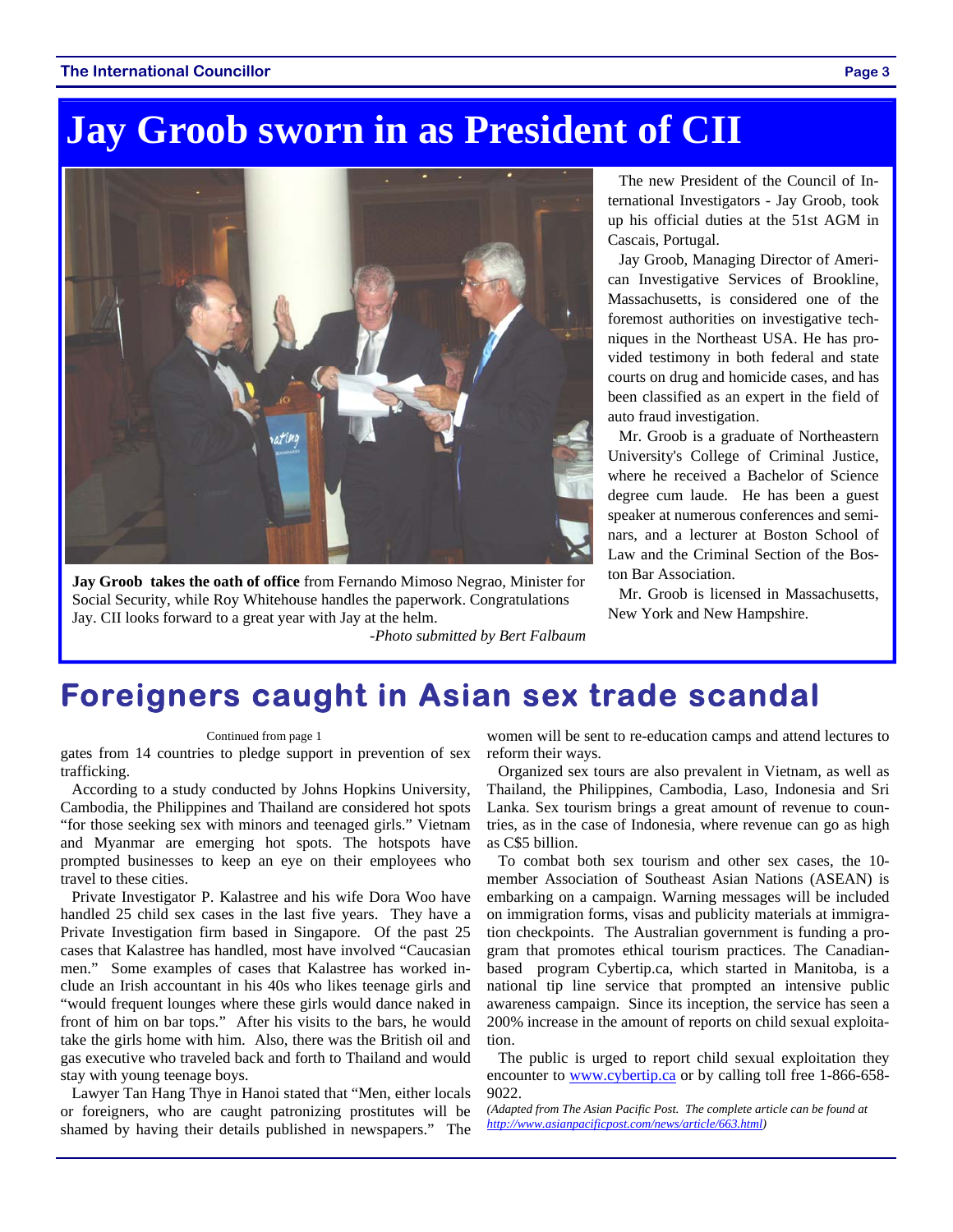**Page 4 The International Councillor** 

### **Portugal scene for 51st CII AGM**



**FUN AT THE BALL -** Reg and Antoinette Montgomery, Nancy Barber, Maurice and Mrs. Amres, and Ken take a moment to pose for Bert Falbaum.

#### Continued from page 2

gave examples of his approach to investigating money laundering by finding and seizing assets purchased with illicit funds.

Paul Renner, a Financial Fraud Expert since 1996 when he went undercover to track down the fraudsters behind the Prime Bank Instrument Scam, imparted some of the knowledge he acquired while investigating their schemes. He was able to detail how the fraudsters work the scheme and their tactics in delaying payments or refunds. Colin Holder, a retired Detective Sergeant from the UK Metropolitan Police, fleshed out their activities and instructed members on the progression of the scam and how the scam plays its way out. He was also instrumental in the launch of a database devoted to combating fraud and money laundering at www.c6-intelligence.com

Clare Austin is a member of the Chartered Society of Designers. A graphic design artist and photographer, she spoke of the need to present a professional image and ensuring that your web page, business cards and other advertising venues all speak the same message. She also reminded members that even good logos, web pages and newsletters need frequent updating so they don't become "stale" and old fashioned.

Lita Gale, a qualified English lawyer whose principal office is in central London, England, provided an interesting look at contract law, property law and the relationship of privilege between lawyers and private investigators.

On Friday, an opportunity to network was complimented with a tour of Lisbon. Investigators and their guests were encouraged to enjoy the beautiful city while conversing with fellow colleagues. It was a great chance to meet new members and catch up with old friends. Everyone took the opportunity to indulge in the famous "custard tarts" that Roy had been telling us all about and the day was highlighted by a wonderful lunch in Lisbon. Several members also took side trips to Fatima, Porto and our honeymooners, Jack and Alana Burke (35 years) took the opportunity to revisit "the scene of the

crime" in Lisbon.

Traditionally, the conference has hosted a Silent Auction with items including cultural articles from around the world, trips, and gift certificates. This year the Silent Auction started on Tuesday September 6 and ended Friday September 9, in a new venue which gave attendees an opportunity to outbid each other over the length of the conference. Of course the "Silent" Auction would not have been complete without that silver-tongued devil Jimmy Gahan entreating us all to part with our cold cash for the likes of Irish drums, soccer balls, hip flasks from Scotland Yard and various other geegaws of dubious value! Incredibly, he was even able to auction off a special viewing of James Kirby wearing full soccer regalia, for 100E.

The conference concluded with the Annual General Meeting and a Gala Dinner at the Hotel Palacio. Appointments were made and a new, successful year for the Council of International Investigators is sure to be accomplished. Congratulations to the New Appointments this year for the CII: Chairman: Joan M. Beach of Virginia; USA Vice Chairman: James Kerins of Maryland; First Vice President: Bert Falbaum of Arizona, USA; Second Vice President: James Kirby of Illinois, USA; Third Vice President: Frederick Dehmel of Canada; Treasurer: Rodney Webb of Australia; Secretary: John "Jack" Burke of Illinois, USA; and Executive Regional Director: Nancy Barber of California.

### **THE DONS-Reggie Montgomery and Bert Falbaum**



### **1st Vice President Bert Falbaum**

The new First Vice President of the Council of International Investigators is Bertram S. Falbaum. "Bert" is President of Investigative Dynamics, Inc. (IDI), Tucson, Arizona USA. On completing his military service as an electronics technician in the U S Air Force, Bert traces his career back to 1958 in Beverly Hills, CA when he worked as a private investigator and completed degrees in Police Science and Police Science and Administration (with honor). For full details of his experience and wealth of professionalism, review his website at: www.invdynamics.com/bert.html. Bert's Annual General Meeting in 2006 will be held in Singapore under the direction of Co-Host Ponno Kalastree of Singapore.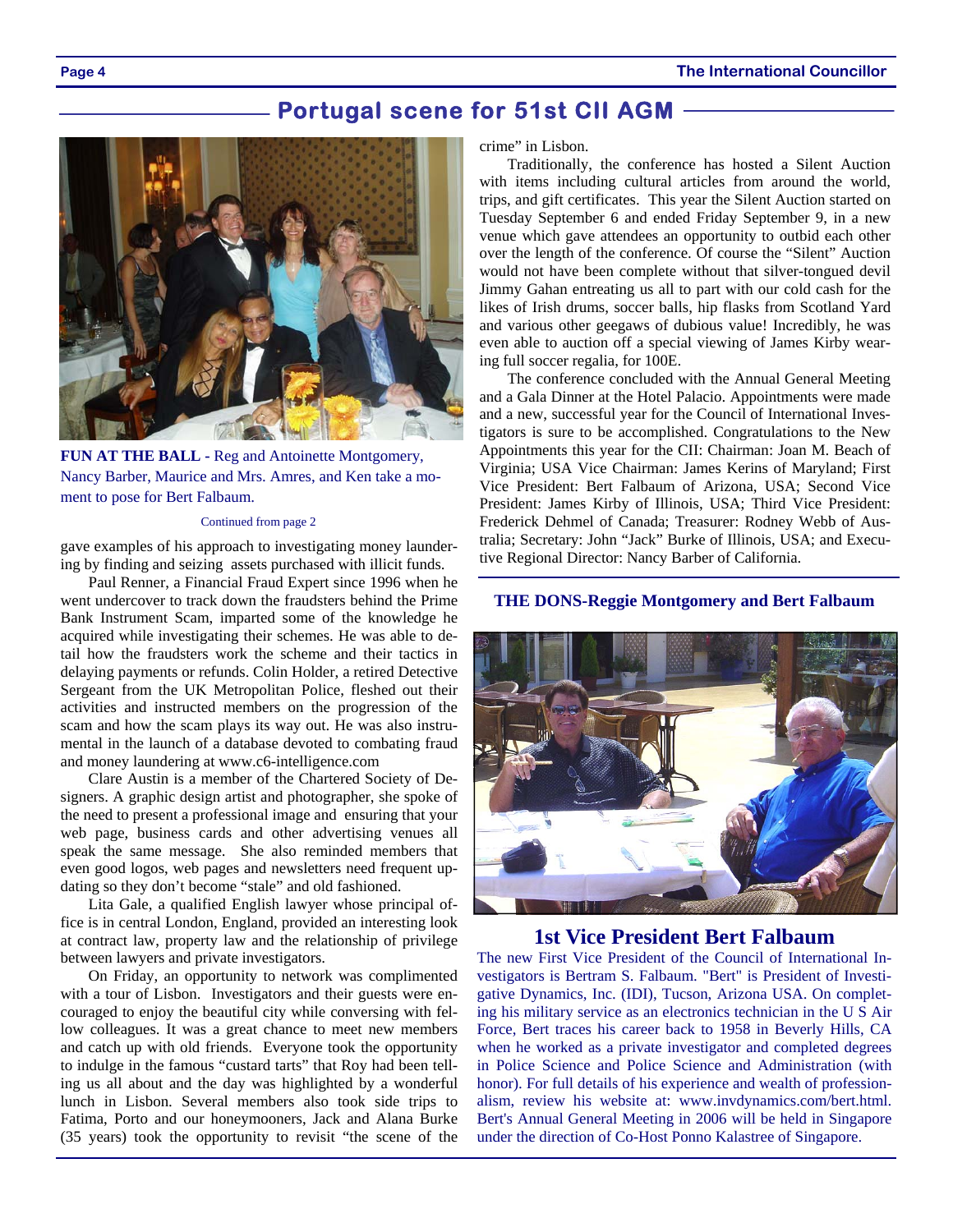# **Canadian Privacy Commissioner rules for industry in latest court ruling**

*Canadian Privacy Commissioner rules surveillance evidence obtained by PI as necessary for the insurance company to verify Plaintiff's claims and defend itself in lawsuit.* 

### **Personal Information Protection and Electronic Documents Act (PIPEDA)**

### **Case Summary #311**

### **A woman's activities recorded and videotaped by a private investigator hired by an insurance company**

A woman alleged that an insurance company, with the use of a private investigator, collected her personal information without her knowledge or consent when it conducted surveillance and videotaped her activities.

### **Summary of Investigation**

In 2000, the woman was in a motor vehicle accident. She subsequently filed a lawsuit against the driver of the other vehicle. The woman owned a business and claimed that her injuries not only resulted in a loss of income, but also prevented her from performing her domestic duties. The insurance company representing the other driver stated that the woman's testimony at the examination for discovery hearing and her medical reports revealed discrepancies and inconsistencies with respect to the injuries claimed. As such, the insurance company decided to conduct surveillance on the woman to record and observe her functional abilities on a day-to-day basis when she was not explicitly being examined for the purpose of creating a record for litigation. The insurance company hired a private investigator to conduct the surveillance.

The private investigator followed the woman for approximately three weeks. The surveillance took place at her home, place of business, shopping centers, etc. The private investigator prepared a report outlining the date that the surveillance took place, the time, location and what was seen. Some of the woman's activities were videotaped, such as her carrying packages, boxes, leaving her place of business, driving to shopping centers and so forth.

The information collected by the insurance company, including the videotape, was used in Court. The woman then filed complaints with this Office stating that the insurance company and private investigator collected her personal information without her knowledge or consent.

The insurance company and private investigator expressed their view that the woman had consented to the collection of her personal information when she filed a claim against its client, the other driver. The insurance company stated that it has a duty to defend its client and an obligation to verify the truth of the claim. It would be contrary to the established principle of law if a claimant could put forward a claim and then refuse to consent to the

verification of that claim.

### **Findings**

### **Issued August 9, 2005**

### **Application:**

Principle 4.3 states that the knowledge and consent of the individual are required for the collection, use and disclosure of personal information, except where inappropriate.

The Assistant Privacy Commissioner reviewed the circumstances surrounding the insurance company's decision to conduct surveillance, including video surveillance on the woman. She agreed that when an individual initiates a lawsuit there is an implied consent that the other party to the suit may collect information required to defend itself against the damages being sought by the individual who filed the suit. When the woman initiated her lawsuit against the insurance company's client and when her testimony and medical reports revealed discrepancies and were inconsistent with the injuries claimed, the Assistant Privacy Commissioner concluded that she gave her implied consent to the collection of her personal information.

That being said, the Assistant Privacy Commissioner emphasized that implied consent is not without limitations. Implied consent does not authorize unlimited or uncontrolled access to an individual's personal information, but only to the extent it is relevant to the merits of the case and the conduct of the defense. In this case, the Assistant Privacy Commissioner noted that the collection of the woman's personal information was limited to what was necessary for the insurance company to defend itself against her Court action.

The Assistant Commissioner concluded that the complaints were not well founded.

*Editor's Note: This is good news for the PI industry in Canada. Many thanks to Frederick J. Dehmel, President, CSI Investigations for submitting the article.* 

### **Earthquake strikes member's region**

An earth quake hit Pakistan and India on October 8 2005. The intensity was 7.4 on the Richter scale. Former CII Chairman Pawan Ahluwalia reported the destruction as being 700 km North of Delhi where buildings collapsed and people were trapped. Greater devastation was reported at the epicenter in the Pakistan side of occupied Kashmir. CII extends it's sympathy to all persons affected by the quake.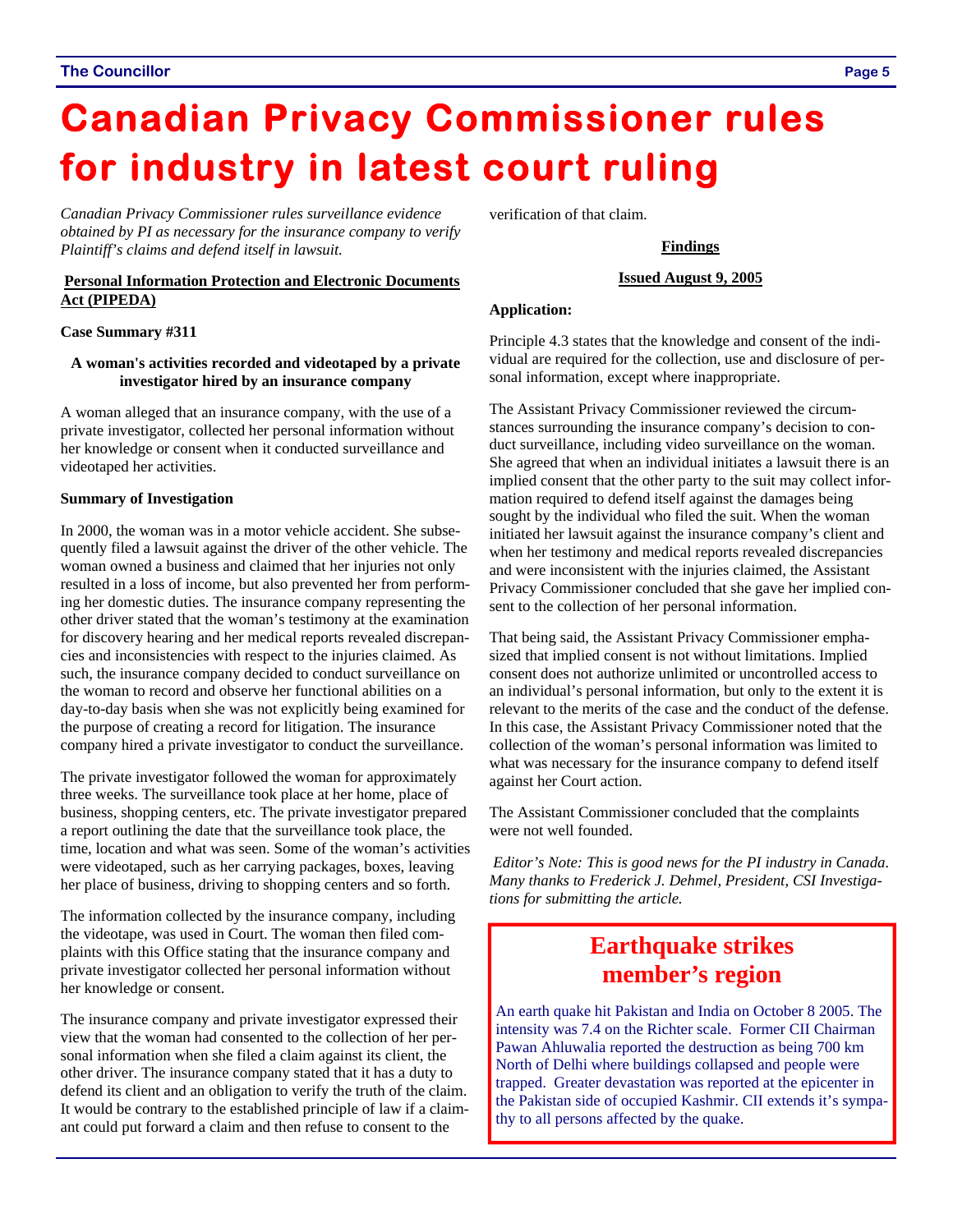### *"Corporate Investigations" gets Second Edition*

*By Jay Groob (check with Lois)*  It gives me great pleasure to announce that our fellow Board member and presenter, par excellence, Reggie Montgomery, has published the second edition of his book "Corporate Investigations". It should also be noted that several CII members, along with members from other professional organizations have authored chapters in his book. They are:

- Bill Majeski,
- John Belrose.
- Buddy Bombet,
- Gary Brown,
- Jim Carino.
- Harry Coyne,
- Rob Dudash,
- Kitty Hailey,
- Bruce Hulme,
- Don Johnson.
- Al Ristuccia.
- Dave Roberts,
- Larry Troxel,
- Pete Wade.
- Jay Groob
- Paul Ciolino

 Once again our hats go off to Reggie for his fine efforts! If you are interested in obtaining a copy, contact Reg Montgomery at RJ Montgomery Associates, Allendale, NJ, 201-327-3301.

## Joan Beach appointed Chairwoman

CII has announced the appointment of it's new Chairwoman, Joan M. Beach, President of Joan M. Beach, Ltd., located in Fairfax Virginia, USA. Joan has been in business since 1984. She began her investigative career during college, working with criminal defense attorneys in Washington, D.C. Her firm evolved to develop a specialty in Child custody/visitation cases.

Currently, her firm handles investigations in civil, criminal and domestic matters with a continued specialization in criminal pretrial reports and child custody home studies. In addition to her work with the Council, Ms. Beach is active on numerous

> professional boards and is the current President of the Maine State Society of Washington, D.C.

### **Joan Beach named CII Investigator of the Year 2005**

Joan Beach was the glowing recipient of the International Investigator of the year award at the recent 2005 CII AGM conference held in Portugal. The

members of CII would like to take this opportunity to congratulate Joan M. Beach on receiving this special recognition by her peers!

Joan is truly deserving of this award and should be recognized for the first rate service she has provided to her clients over the years. That is not an easy feat given the tireless energy she has expended on behalf of the Council. We wish her much success in her business future.



### **THE VEGAS CREW!**

L to R: Pawan Ahluwalia, Bert Faulbaum, Nancy Barber, Jasjit Ahluwalia and Mr. Chauhan of India did a great job for CII at the Vegas Conference.

**Jacob Lapid announces new Israel address**  Lapidim Projects Ltd. P.O. Box 5037 Kadima 60920 Israel Tel: 972 9 899 5653 Fax: 972 9 899 5598 www.lapidim.com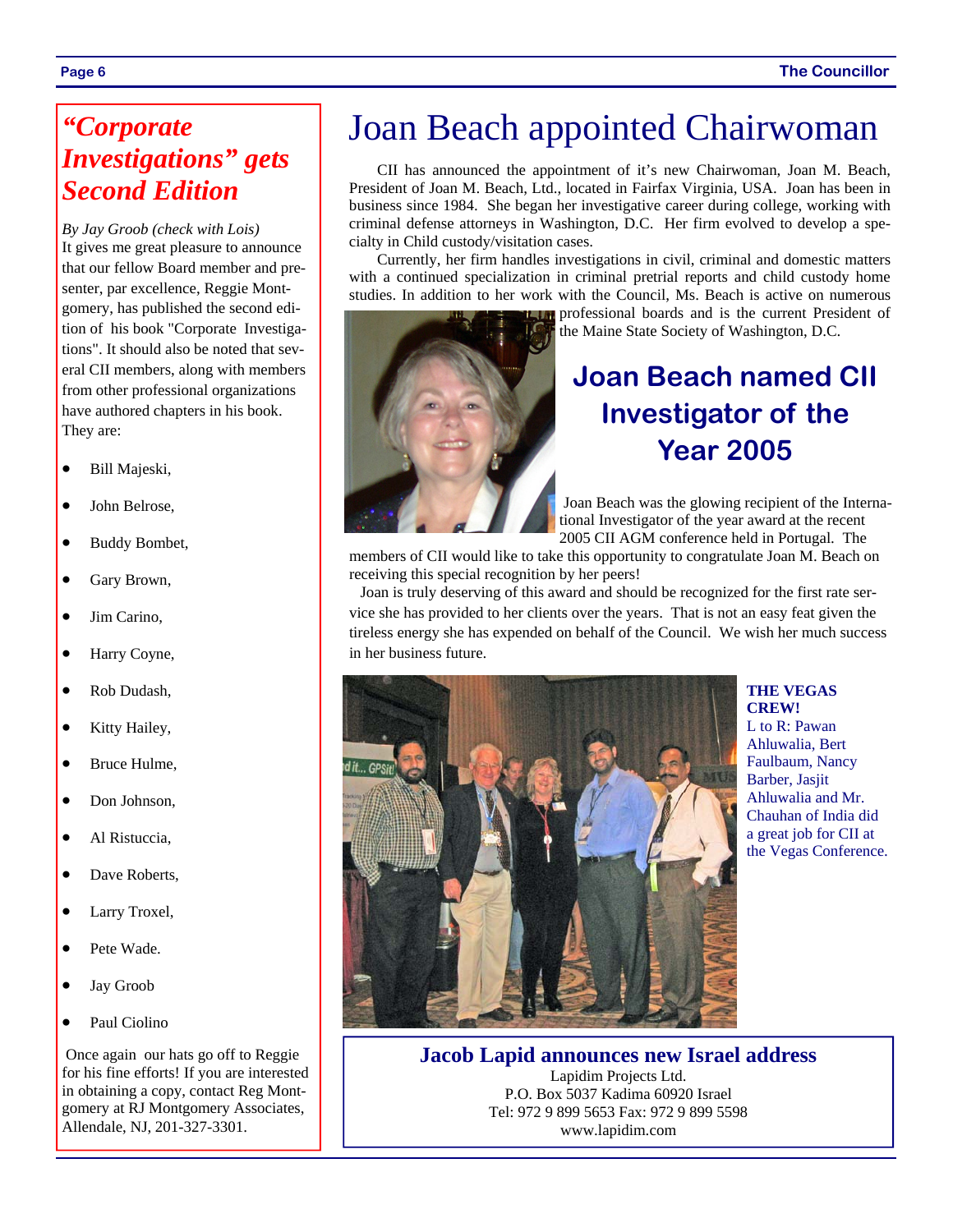### **CII—New Applicants**

### **Benjamin Dinolt**

Dinolt, Bencel & Wells Investigative Group LLC Washington, DC USA

**Lydia Jäschke**  Indago GmbH Siegon, NRW GERMANY

**Mark McCabe**  McCabe Associates, Inc. Rochester, NY USA

**Michele Palmer**  Cachet International, Inc. Phoenix, AZ USA

**Richard Palmer**  Cachet International, Inc.

### **CII—New Members**

Phoenix, AZ USA **Mark Culin, C.I.I.**  Virginia Accident Reconstruction & Analysis, Inc. Fairfax, VA USA 703-385-4345

**Michael Morris, C.I.I.**  Morris Chase International Heathrow, Middlesex ENGLAND www.morrischase.com 0870 749 0081

**Norman Jones, C.I.I.**  Howells Shepherd International LTD London Wall, London ENGLAND www.hsiltd.com 44-0-1508-518619

**Peter Grant, C.I.I.**  C Risk International (Pty) Ltd. Lyttelton, Gautena SOUTH AFRICA 27 (0)12 644 1616

**Phillip Hatzis, C.I.I.**  Chicago Detective Agency in Greece Athens GREECE www.chicagodetectives.gr/ 30-2610-240210

Continued on page 8

### **James Kirby elected 2nd Vice President**

Chairman Joan M. Beach has announced the new Second Vice President of the Council of International Investigators - James "Jim" Kirby of Chicago, Illinois at the recent AGM.

Jim Kirby attended Elmhurst College, Elmhurst, Illinois, graduating in 1985 with degrees in History and Political Science. He attended Reid College of Polygraph in 1985-86, and has been a licensed polygraph examiner since 1986. He is currently Vice-President of Edward R. Kirby and Associates, and has been a licensed Private Investigator in Illinois since 1987, and in the state of Wisconsin since 2004. Jim has been a member



**James Kirby** 

of CII since 1992, and has been actively involved with the Association since that time.

## CII coin presented to PI Museum

### *By Ben Harroll & Gloria Poore*

A set of CII's 50th Anniversary Coins was presented to the P.I. Museum during the recent 2005 World Investigator's Conference in Las Vegas, Nevada. This honor is one that the P.I. Museum will treasure and hold in trust for all of us who belong to CII. We all realize the many values of being associated with this truly elite worldwide organization.

As a further seeding for the \*CII Section\* of the physical P.I. Museum in San Diego, California, the tireless CII booth volunteers saw fit to do-



nate several of the beautiful graphics that made the CII booth a truly outstanding presentation.

## **Membership Revoked**

Pursuant to Article XII, Section 4, of the Bylaws of the Council of International Investigators, the Executive Board provides notice that the membership and all attendant privileges of membership of Mr. W. Claude C. Myles have been revoked. This is based on the ratification of the Council's Investigating Committee findings and recommendations at the 2005 Annual General Meeting. The Investigating Committee based its recommendations on Mr. Myles having violated provisions of Bylaws Article XII, Section 1 (1)(b) - Violations of the Code of Ethics, Section 1. (1) (c) - Breach of Professional conduct - and Section 1 (1) (d) - Actions, which could bring discredit on the Council. All of these subsections were found to have been violated.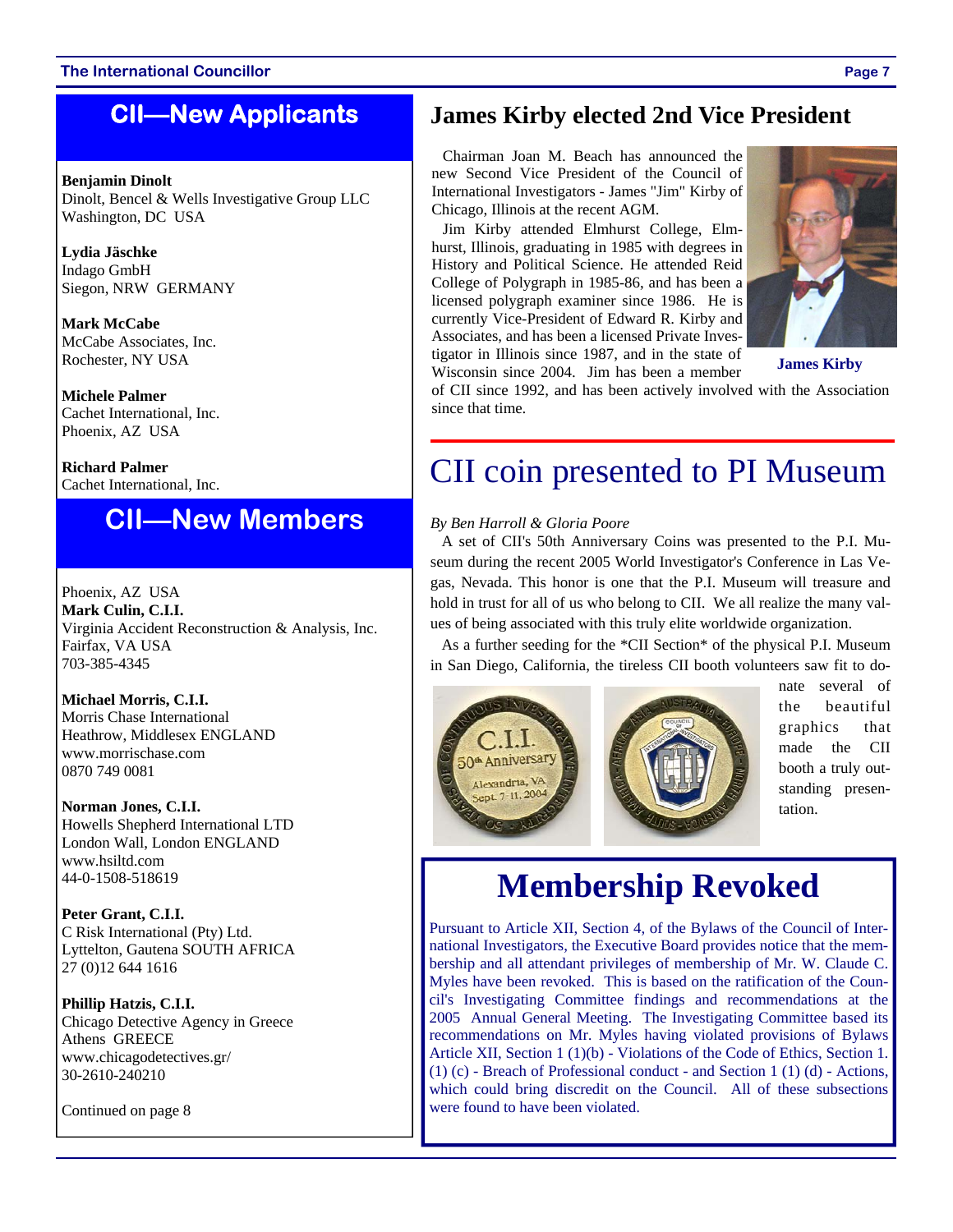#### **Page 8 The International Councillor**

### **CII—New Members**

### **Rick Green, C.I.I.**

Commercial Intelligence Agency, LTD London, WIG 8JR ENGLAND www.commercialintelligenceagency.com 44 0 20 7467 4666

**Robert Artus, Q.I.I.**  Artus Group Investigative Services New Haven, CT USA www.artusgroup.com 860-663-1003

**Thomas Huhn, C.I.I.**  Huhn & Associates, Inc. Lawrenceville, GA USA www.huhnassociates.com 770-339-2035

**Tanya DeGenova** 6/6/2005Awaiting RD Rpt TSD Security Consulting Group, Inc. Boston, MA USA

**Benjamin Dinolt**9/7/2005Awaiting RD Rpt Dinolt, Bencel & Wells Investigative Group LLC Washington, DC USA

**Brianna Duffy** 8/2/2004Awaiting RD Rpt Per Mar Security Davenport, IA USA

**Diarmuid Hurley** 4/1/2005 Awaiting RD Rpt Sullivan Miranda, S.C. Metepec, Mex MEXICO

**Mark McCabe** 8/29/2005 Awaiting RD Rpt McCabe Associates, Inc. Rochester, NY USA

**Richard Palmer** 9/8/2005Awaiting RD Rpt Cachet International, Inc. Phoenix, AZ USA

**Warren Sonne** 6/14/2005 Awaiting RD Rpt Pinnacle Protective Services, Inc. New York, NY USA

**Armando Stavole** 7/1/2004Review - Secretary I.C.A. - International Consulting Agency Rimini, RN ITALY



**Why does Roy have that relieved look?** It's over! Fred Dehmel, Roy Whitehouse and Charles Rahn chat during the AGM ball.

# **CII - Pending 19 Nancy Barber appointed new Property CII Executive Regional Director**

CII Chairman Joan M. Beach has announced the new Executive Regional Director - Nancy Barber of San Francisco, California USA. Nancy will be working closely with all of the Regional Directors, and with our former Chairmen Alan Marr in the UK, Ponno Kalastree, in Singapore and Pawan Ahluwalia, in India to move membership forward.

Nancy S. Barber is the owner of Glass Key Investigations, founded in 1988. Glass Key Investigations is based in San Francisco, California, USA and specializes in environmental and toxic tort matters. The



**Nancy Barber** 

firm offers trial support in civil litigation matters as well as elder health care, public land use, and due diligence investigations.

Glass Key was instrumental in a pro-bono action against the U.S. Government over public land use access in 2002. The firm was awarded fees by a U. S. District Court judge for the successful prosecution against the federal government.

Nancy holds a M.A. degree in Latin American Studies, B.A. degree in Spanish and a Paralegal Certificate. She is an instructor in environmental and toxic tort investigations for various paralegal associations and law firms.

Please welcome Nancy Barber as our new Executive Regional Director.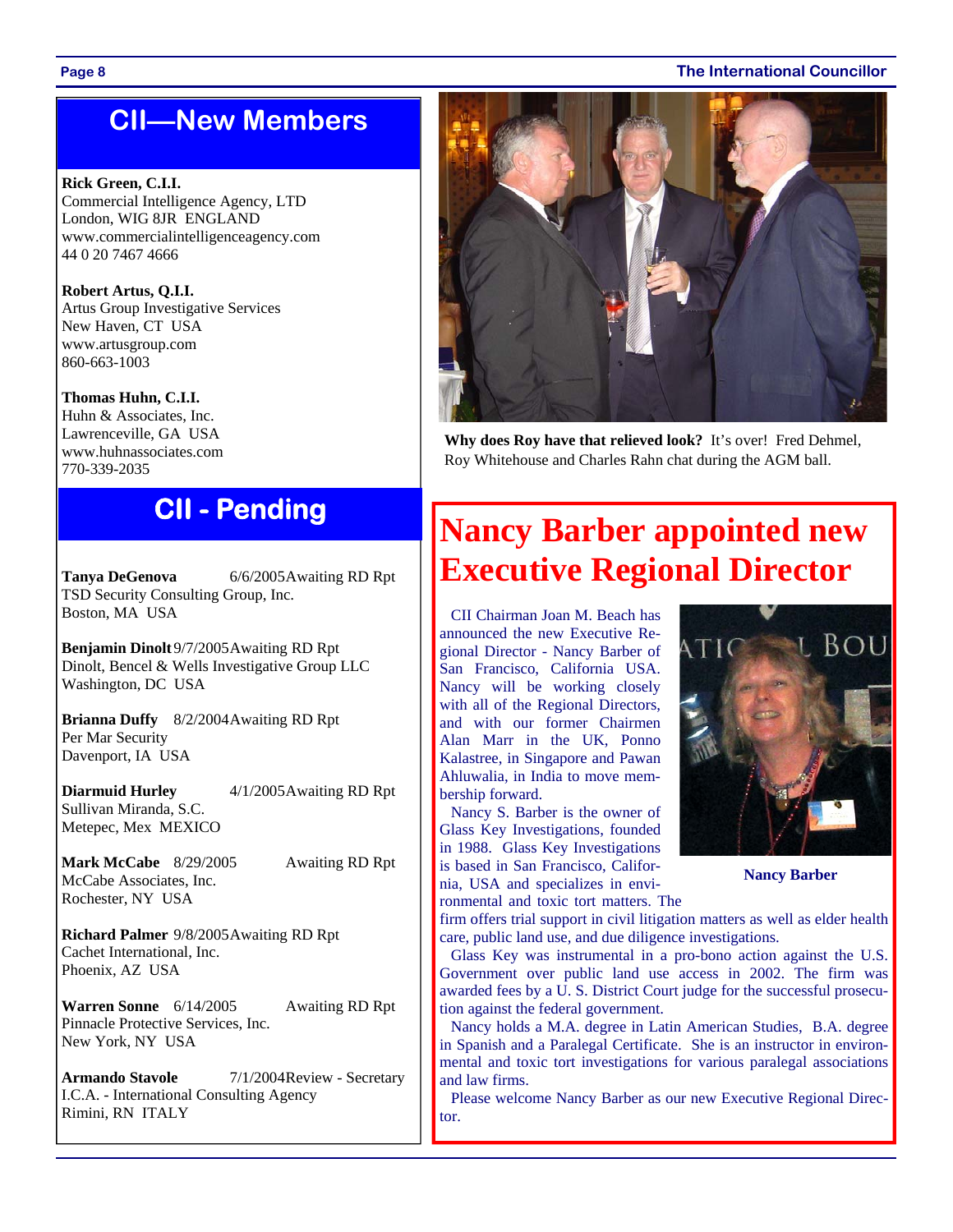## **Australia's Rodney Webb elected Treasurer of CII**

Rodney Webb was elected new treasurer for the council during the 2005 AGM held in Portugal. Rod has over 30 year's professional experience in the security, safety, risk management and loss prevention disciplines. His career combines full time service with the Royal Australian Naval Police and Investigation services, together with the management of the Commercial Division of the Protective Services Branch for Telstra in Western Australia, and he now brings this accumulated experience as a Director of MacCarthy Webb Australia Pty Ltd, specializing in Risk, Safety and Security management, with a special expertise in the development of Corporate Policy, procedural planning and integrating systems with personnel.

Rodney holds his Certificate of Security Technology from the Phillip Institute of Technology, Melbourne, Australia; is a licensed Security Agent and Consultant; has received specialist training from the Military and Australian Federal Police; and has received the Commonwealth Government Corporate Management and Project Management Courses.



**In his first official duty as Treasurer**, Rod holds up the ceiling in the Banquet hall, at the AGM in Portugal. In Singapore he plans to repeat this performance on a Boeing 707.



and before you knew it they had multiplied! Of course most of the clan hid out in the Irish pub next to the hotel where I hear they received visitors and drank copious amounts of alcoholic beverages into the wee hours—or some such nonsense!

**(Right) After sampling some of the famous custard tarts,**  Fred Dehmel and Jurgen (Fritz) Hebach get some fresh air during the networking tour of Lisbon.

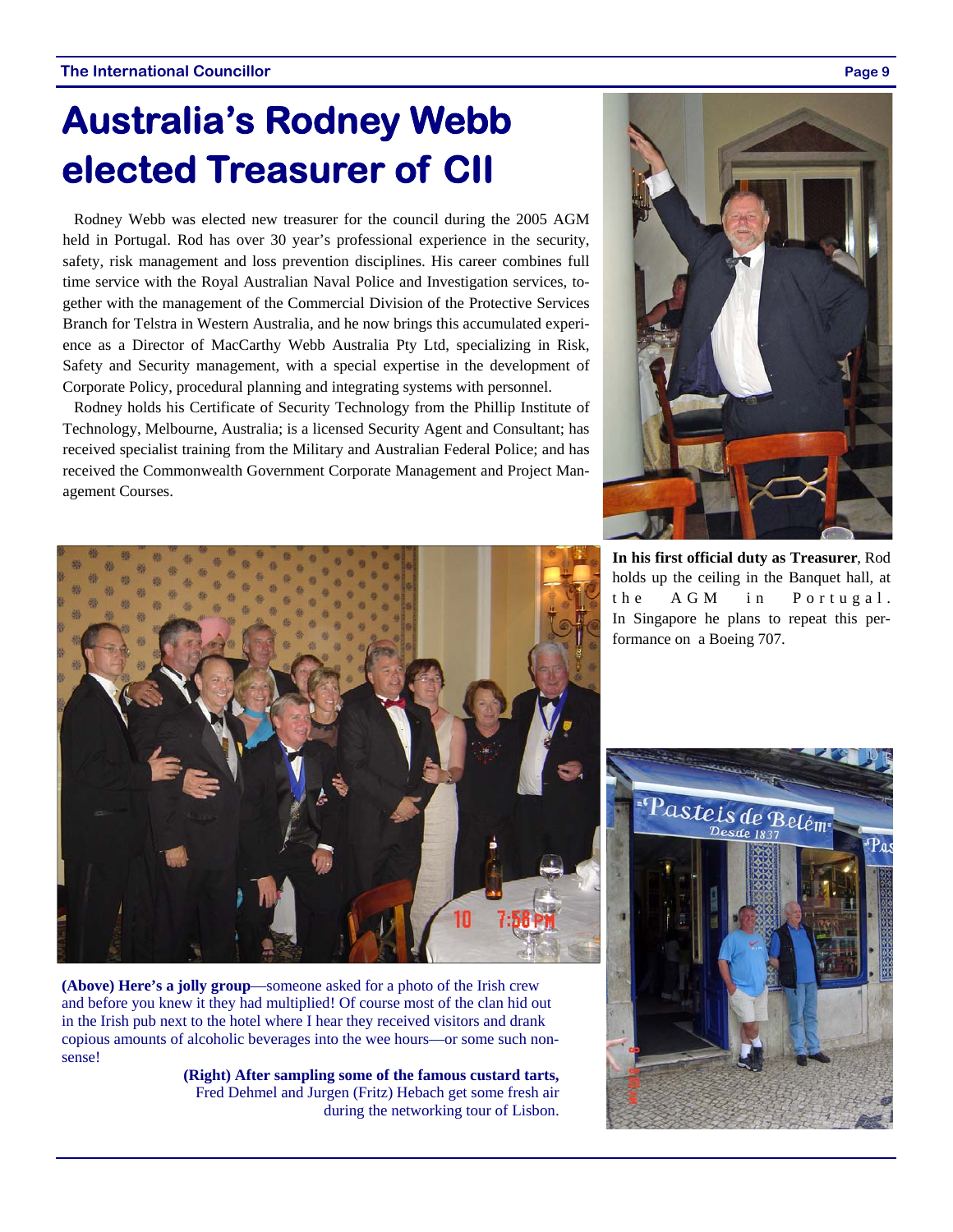#### **Page 10 The International Councillor**

## **Fred Dehmel receives 2005 Meritorious Service Award**

Chairman Joan M. Beach announced the new Third Vice President of the Council of International Investigators - Frederick "Fred" Joseph Dehmel of Halifax, Nova Scotia, Canada.

Fred J. Dehmel, President of CSI Investigations, Atlantic Canada, has over 35 years experience as an investigator and law enforcement officer, having served for 25 years with the Canadian Armed Forces as a military Police criminal investigator.

Fred also received the Meritorious Service Award, presented by outgoing President Joan Beach, during the festivities at the Portugal 2005 AGM. The award is presented annually to a member who has given service and support to the organization.

Fred has aggressively presented Halifax as the site for a future AGM and was pleased when the Portugal delegates selected Halifax as the host city for the CII Annual General Meeting in 2008. Plans are already underway to provide the members with a memorable conference experience.

He is also President of The Council of Private Investigators - Atlantic Canada, a Certified International Investigator and Certified Forensic Investigator.

## **It's a boy!**

Congratulations to Tom and Janet Herder upon the arrival of their second grandson, Owen Thomas Ness. Owen was born on October 25th weighing in at 8.3 bounds and stretching 20-1/2 inches. The Doctor has already predicted Owen will surpass his grandfather in height, charm and good looks by the seventh grade.



**Officers Fred Dehmel, Lois Colley, Tom Davies, Maurice Amres, and Gurnam Singh Hothi are sworn in during ceremonies in Cascais.**



**Fred Dehmel** accepts the Meritorious Service Award from Joan Beach at the 2005 AGM Ball.

## **Jack Burke elected Secretary**



Chairman Joan M. Beach announced the new Secretary of the Council of International Investigators - John "Jack" Burke of Jack Burke & Associates Ltd., Chicago, IL.

By 1994 Jack had already served over 23 years conducting investigations finishing as a detective sergeant in Financial Crimes, Chicago Police Department, and almost 5 years as a manager in Business Investigative Services at the public accounting firm Coopers & Lybrand. Jack is an accounting school grad from DePaul University